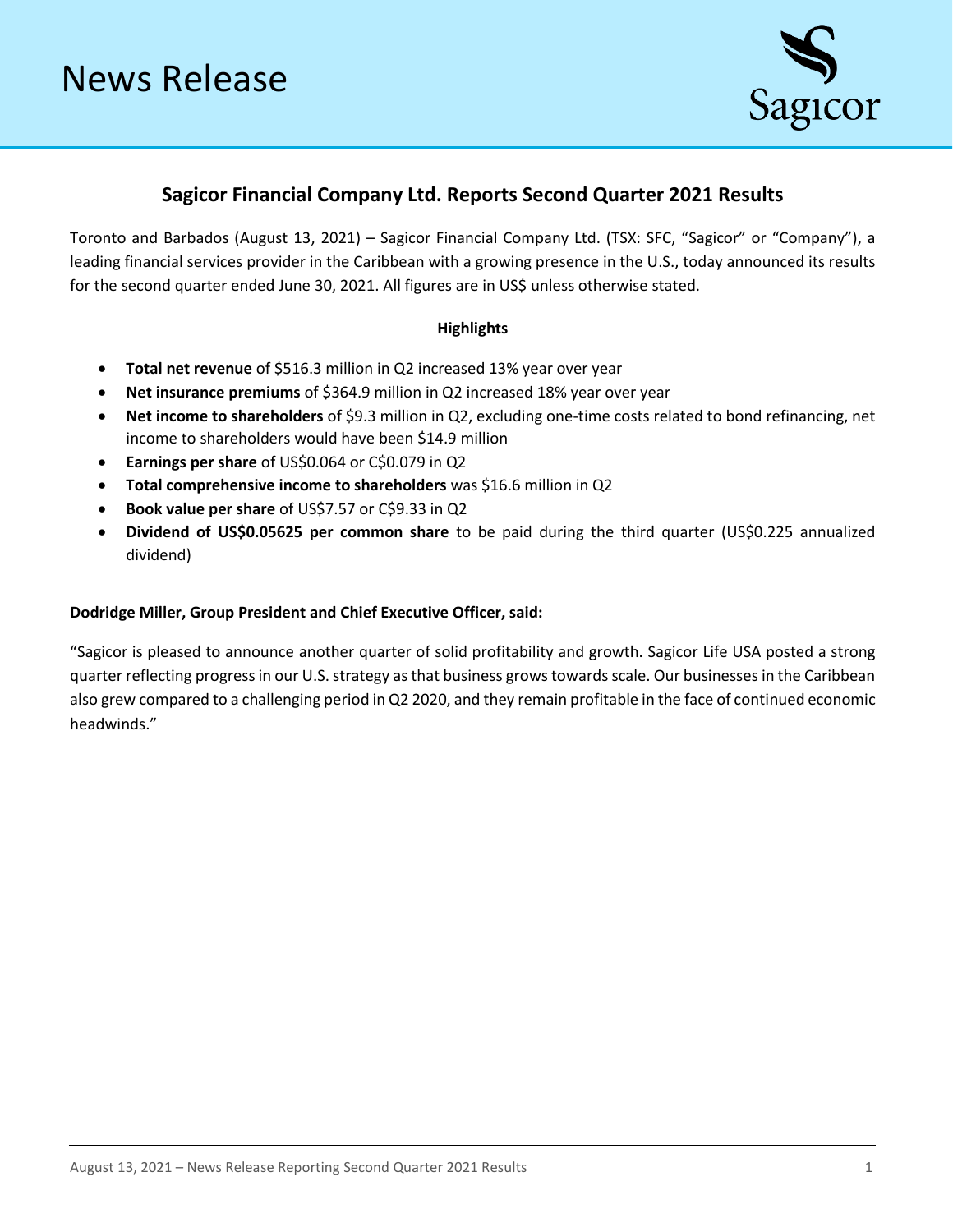## **Consolidated Highlights**

| <b>Profitability</b> (US\$ millions)          | Q2 2021 | Q <sub>2</sub> 2020 | Change    | <b>YTD 2021</b> | <b>YTD 2020</b> | Change   |
|-----------------------------------------------|---------|---------------------|-----------|-----------------|-----------------|----------|
| Total net revenue                             | 516.3   | 458.5               | 13%       | 947.7           | 801.7           | 18%      |
| Net income (loss) to shareholders             | 9.3     | (0.3)               | 3,200%    | 40.8            | (29.6)          | 238%     |
| Annualized return on shareholders' equity (%) | 3.4%    | $(0.1\%)$           | $3.5$ pts | 7.5%            | (5.2%)          | 12.7 pts |

| Financial strength (US\$ millions)    | Q2 2021 | Q2 2020 | Change               |
|---------------------------------------|---------|---------|----------------------|
| Shareholders' equity                  | 1,102   | 1,110   | (1%)                 |
| Book value per share (US\$ per share) | 7.57    | 7.21    | 5%                   |
| MCCSR ratio (%)                       | 247%    | 264%    | (17 <sub>pts</sub> ) |
| Debt to capital ratio (%)             | 31.3%   | 23.9%   | $(7.4 \text{ pts})$  |
| Total capital                         | 2,346   | 2,146   | 9%                   |

## **Overall Sagicor Group - Quarterly Highlights**

- **Total net revenue including premiums** of \$516.3 million increased 13% in the quarter compared to the same period in the prior year. Net insurance premium revenue increased by 18% Y/Y to \$364.9 million. Reversals of credit impairment losses amounted to a \$2.9 million gain during the quarter.
- **Net income to shareholders** of \$9.3 million in the quarter was a significant improvement over the net loss of \$0.3 million recorded in Q2 2020. The main positive contributing factor to the financial performance during the three-month period were strong sales and improved asset spreads in our U.S. segment. Net income in this quarter was negatively affected by \$5.6 million of one-time costs related to the early retirement of our bond due in 2022.
- **Total comprehensive income to shareholders** was \$16.6 million with \$7.2 million of other comprehensive income to shareholders. The other comprehensive income was primarily due to the marking to market of prices of bonds held at fair value through other comprehensive income. These gains were partly offset by a net change in actuarial liabilities reserve, and retranslation losses due to the devaluation of the Jamaican dollar.
- **Total capital** of \$2,346 million increased 13% compared to the prior quarter due to an improvement in asset values. The Company's voluntarily adopted **MCCSR ratio** for its insurance businesses remained strong at 247% and the Company's **debt to capital ratio** was 31.3%, representing a short term increase of 9.1 percentage points Y/Y as the company held \$188 million of excess debt it intended to retire subsequent to quarter end. Accounting for that debt repayment which was completed on August 11, our debt to capital ratio would have been approximately 25%.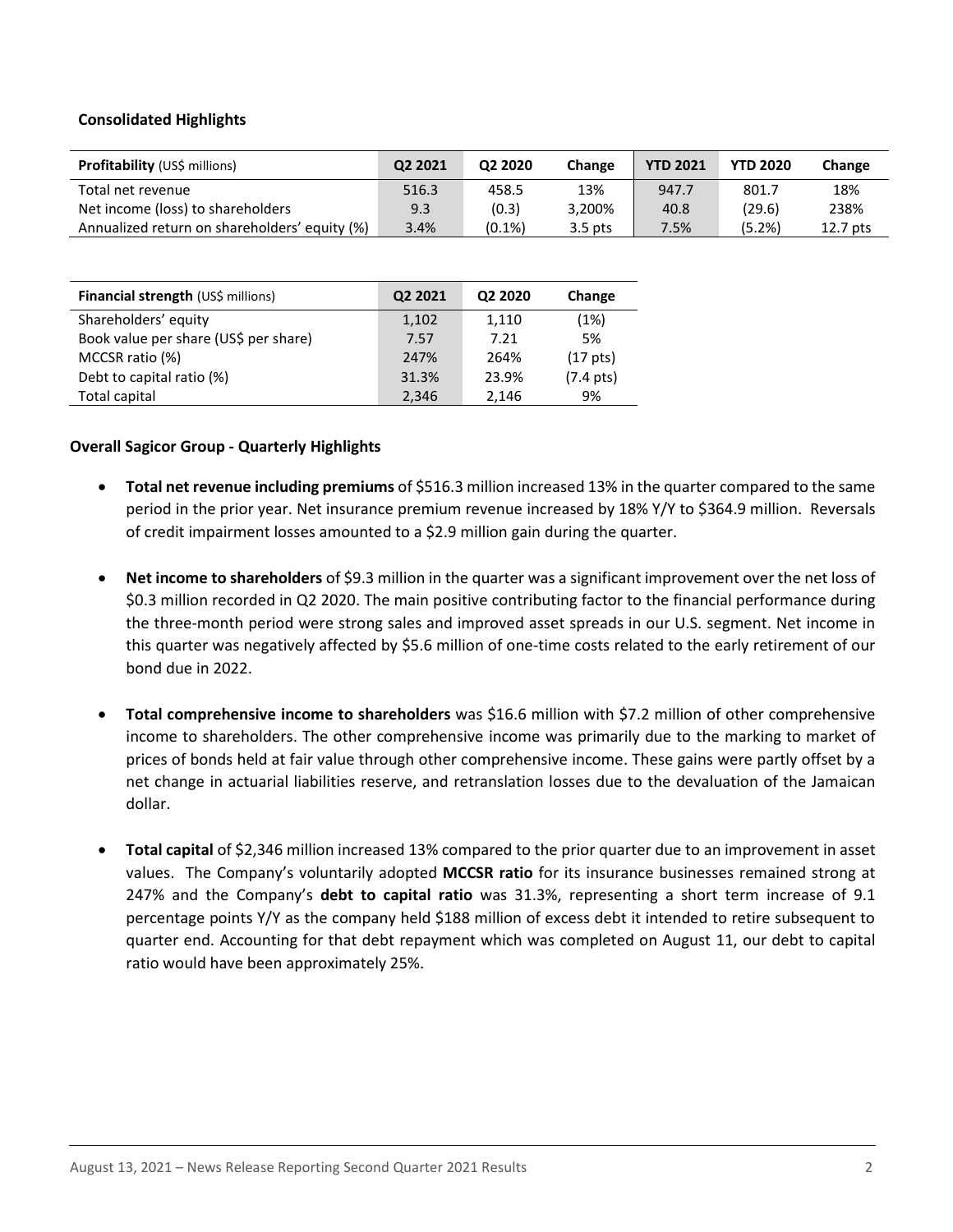## **Dividends**

On August 13, 2021, the Board of Directors of Sagicor Financial Company Ltd. approved and declared a quarterly dividend of US\$0.05625 per common share. This quarterly dividend will be paid on September 20, 2021, to shareholders of record at the close of business on August 30, 2021. This is the seventh dividend payment Sagicor has paid to its shareholders since becoming a publicly listed company on the Toronto Stock Exchange. The Company will continue to review its dividend policy going forward given the economic situation stemming from the COVID-19 pandemic.

## **Business Segment Performance**

Sagicor considers its business within three main operating segments: Sagicor Life (includes southern Caribbean), Sagicor Jamaica (of which the Company owns 49.1% and which is consolidated by the Company), and Sagicor Life USA.

| Performance (US\$ millions)  | Q <sub>2</sub> | Q <sub>2</sub> | Change | <b>YTD</b> | <b>YTD</b> | Change |
|------------------------------|----------------|----------------|--------|------------|------------|--------|
|                              | 2021           | 2020           | $(\%)$ | 2021       | 2020       | (%)    |
| <b>Total revenue</b>         |                |                |        |            |            |        |
| Sagicor Life                 | 122.4          | 97.2           | 26%    | 252.6      | 210.4      | 20%    |
| Sagicor Jamaica              | 176.5          | 166.9          | 6%     | 341.8      | 299.3      | 14%    |
| Sagicor Life USA             | 206.4          | 179.8          | 15%    | 317.2      | 270.7      | 17%    |
| Head office <sup>(1)</sup>   | 11.0           | 14.5           | (24%)  | 36.1       | 21.3       | 69%    |
| <b>Benefits and expenses</b> |                |                |        |            |            |        |
| Sagicor Life                 | (115.6)        | (93.5)         | (24%)  | (236.3)    | (203.4)    | (16%)  |
| Sagicor Jamaica              | (155.1)        | (139.3)        | (11%)  | (292.3)    | (243.7)    | (20%)  |
| Sagicor Life USA             | (186.2)        | (183.6)        | (1%)   | (295.6)    | (292.5)    | (1%)   |
| Head office <sup>(1)</sup>   | (30.9)         | (24.1)         | (28%)  | (55.8)     | (56.9)     | 2%     |
| Net income/(loss) to         |                |                |        |            |            |        |
| shareholders                 |                |                |        |            |            |        |
| Sagicor Life                 | 6.8            | 2.2            | 209%   | 15.1       | 4.1        | 268%   |
| Sagicor Jamaica              | 7.0            | 9.1            | (23%)  | 16.9       | 18.2       | (7%)   |
| Sagicor Life USA             | 16.0           | (2.9)          | 652%   | 17.1       | (17.2)     | 199%   |
| Head office $(1)$            | (20.5)         | (8.7)          | (136%) | (8.3)      | (34.7)     | 76%    |

 $(1)$  Head office, other, and adjustments

Note: Values may not add due to rounding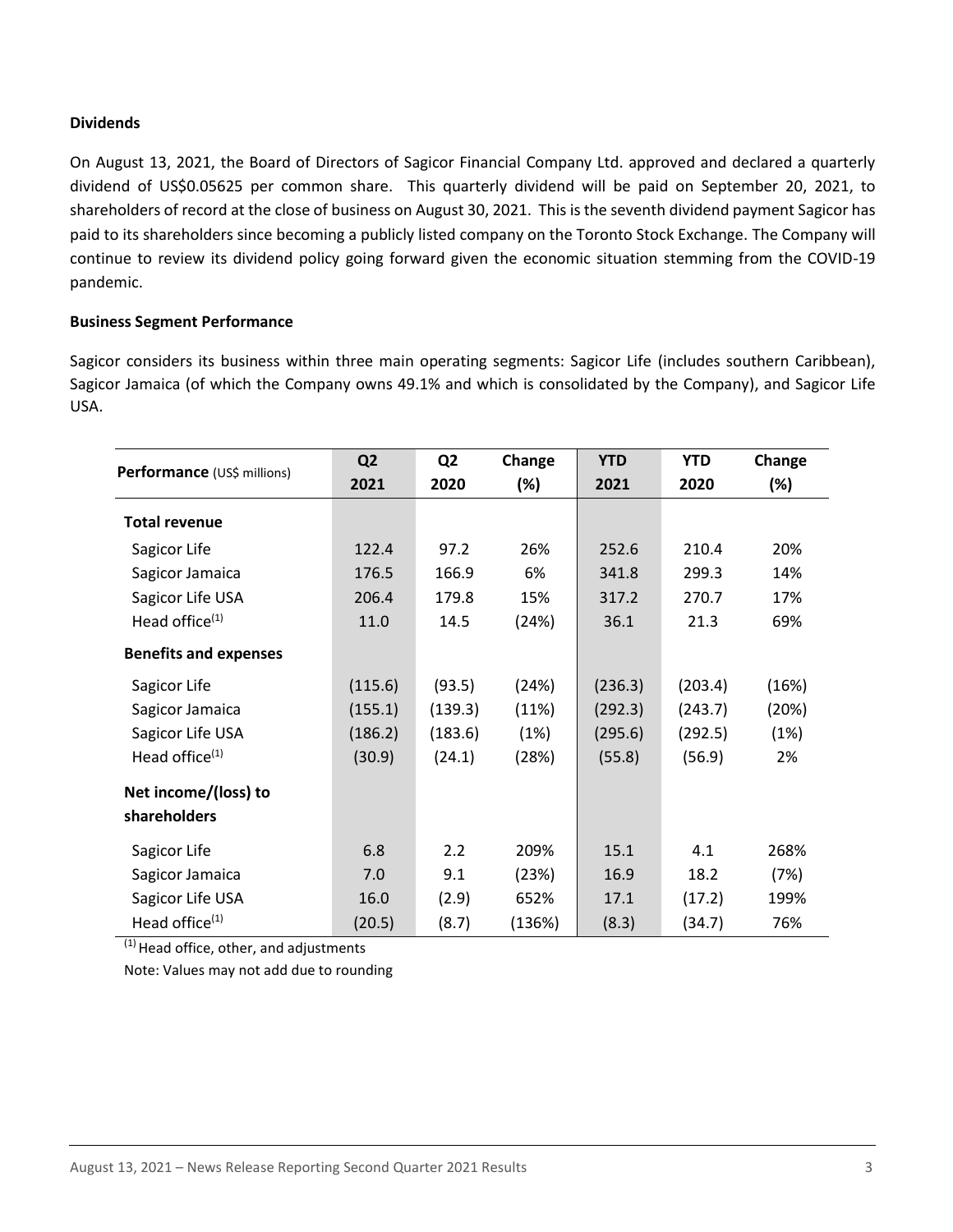# **Business Segment - Quarterly Highlights**

## **Sagicor Life**

- **Total net revenue including premiums** of \$122.4 million increased 26% Y/Y. Net premium revenue of \$89.3 million increased 18% Y/Y as the segment grew new business sales to individuals compared to the prior year which was impacted by the COVID-19 pandemic. Net investment income of \$24.2 million was \$5.4 million above the \$18.8 million reported in the same quarter last year.
- **Net income to shareholders** of \$6.8 million increased by 209% or \$4.6 million Y/Y, as new business generation increased year over year, offset in part by higher lapses and surrenders due to continued slow economic activity in the southern Caribbean.

# **Sagicor Jamaica**

- **Total net revenue including premiums** of \$176.5 million increased 6% Y/Y. Net premium revenue decreased slightly by 2% Y/Y to \$87.0 million primarily due to the devaluation of the Jamaican dollar, offset by an increase in fees and other revenue which increased 48% or \$10.7 million.
- **Net income to shareholders**, after consideration of Sagicor's 49.1% ownership, decreased by 23% Y/Y to \$7.0 million, relative to a profit of \$9.1 million in the same quarter in the prior year. The decrease in profitability was largely due to higher benefits in our insurance businesses from increases in death claims partly because of COVID-19, as well as higher health claims driven by medical cost inflation.

# **Sagicor Life USA**

- **Total net revenue including premiums** increased 15% Y/Y to \$206.4 million. Net premium revenue closed the period at \$179.2 million, up 32% Y/Y, as the segment increased sales of annuities as part of its stated strategy to scale the business.
- **Net income to shareholders** was \$16.0 million compared to a loss of \$2.9 million in the same quarter in the prior year driven by growth in new annuity business and improved asset spreads reflected in the actuarial liabilities due to asset allocation improvements.

## **Bond Refinance**

On May 13, 2021 Sagicor completed an offering of \$400 million of 5.300% Senior Notes due May 13, 2028. The Company used partial proceeds of the transaction to repurchase \$130 million in aggregate principal amount of its 8.875% Senior Notes due 2022 issued by its subsidiary Sagicor Finance (2015) Limited (the "2022 Notes"). Pursuant to Sagicor Finance (2015) Limited's notice of redemption, Sagicor repurchased the \$188 million remaining aggregate principal amount of the 2022 Notes on August 11, 2021. Sagicor expects to save approximately \$7 million of annual interest costs as a result of the bond refinancing.

## **Outlook for 2021**

Sagicor's businesses continue to show their strength and resiliency in the face of continued economic uncertainty. While each of our businesses has remained profitable, our recovery of our growth and profit margins to target levels will be dependent on a return to normal economic activity. Sagicor will wait to reintroduce financial guidance until the timing of such recovery becomes clear.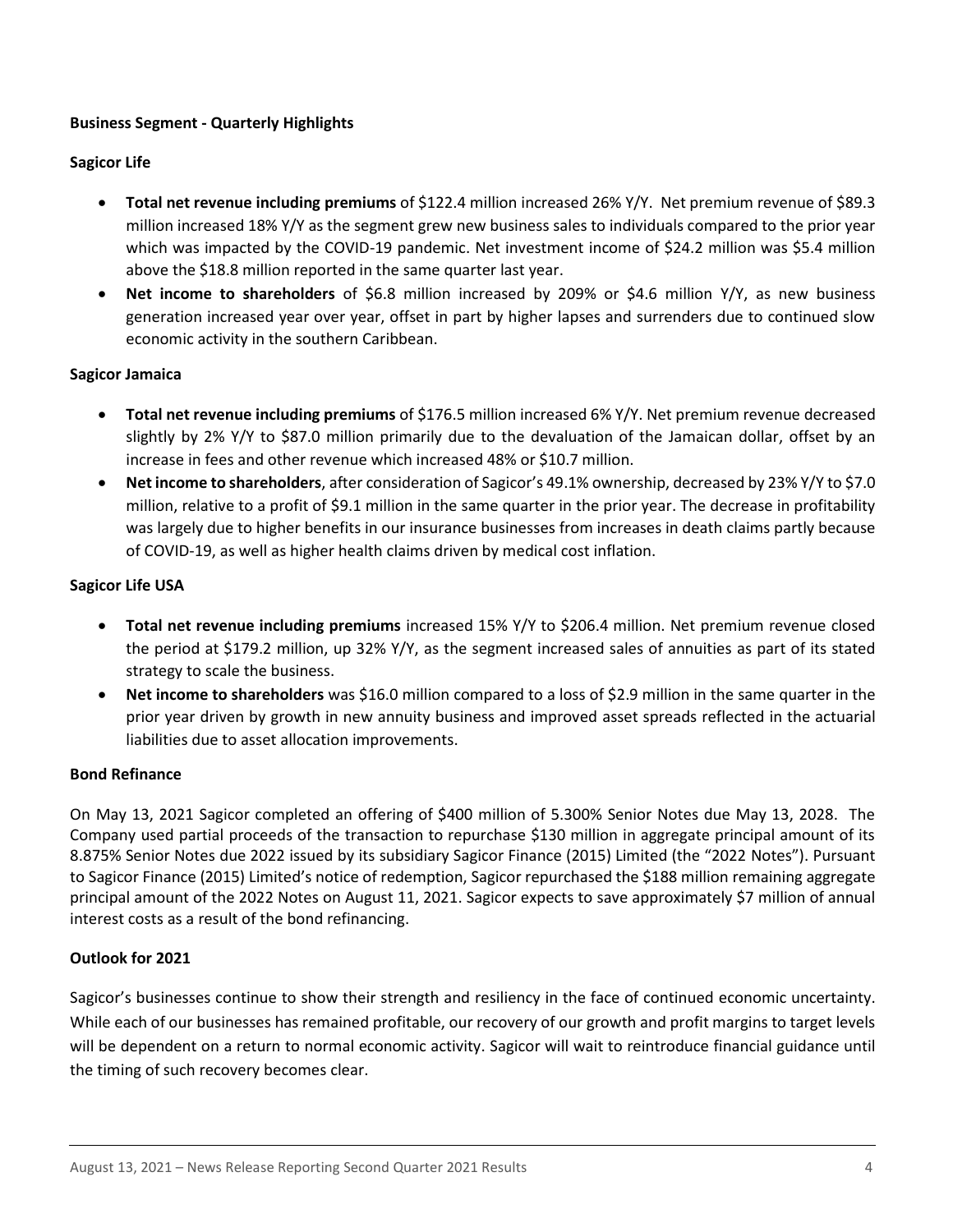## **Normal Course Issuer Bid**

As announced in June, Sagicor received approval to renew its share buyback program that allows it to repurchase up to 9,131,133 of its common shares during the 12-month period commencing June 24, 2021 and ending June 23, 2022, under a normal course issuer bid. Sagicor repurchased 1,215,521 shares in Q2 2021 for a total cost of approximately US\$6.2 million. Since the start of the program in June 2020, the Company has repurchased 4,424,621 shares in the open market for cancellation for an aggregate purchase price of approximately US\$20.6 million as at Q2 2021. The number of issued and outstanding common shares at June 30, 2021 was 145,650,793.

## **Management's Discussion and Analysis and Consolidated Financial Statements (Unaudited)**

This press release, which was approved by the Company's Board of Directors and Audit Committee, should be read in conjunction with the Company's unaudited financial statements and accompanying management's discussion and analysis ("**MD&A**"). The unaudited financial statements and MD&A are available on the Company's website at [www.sagicor.com](http://www.sagicor.com/) and will soon be filed on the System for Electronic Document Analysis and Retrieval ("**SEDAR**") at [www.sedar.com.](http://www.sedar.com/)

## **Conference Call**

Sagicor Financial Company Ltd. will host a conference call for analysts and investors to review its earnings results on August 18 at 11:00 a.m. EST in Toronto (11:00 a.m. AST in Barbados and Trinidad, 10:00 a.m. EST in Jamaica). To listen to the call via live audio webcast, visit the Company's website at [www.sagicor.com,](http://www.sagicor.com/) under the tab "Investor Relations." The conference call is also available by dialing 1-416-764-8688 or 1-888-390-0546 (North American toll free) or 08006522435 (United Kingdom) or 1-866-290-2216 (Barbados) or 1-800-207-8221 (Trinidad), passcode 18719792. A replay will also be available until September 18, 2021 by dialing 1-416-764-8677 or 1-888-390-0541 (North American toll free), passcode 719792#. A transcript of the call will also be made available on [www.sagicor.com.](http://www.sagicor.com/)

## **About Sagicor Financial Company Ltd.**

Sagicor Financial Company Ltd. (TSX: SFC) is a leading financial services provider in the Caribbean, with over 180 years of history, and has a growing presence as a provider of life insurance products in the United States. Sagicor offers a wide range of products and services, including life, health, and general insurance, banking, pensions, annuities, and real estate. Sagicor's registered office is located at Clarendon House, 2 Church Street, Hamilton, HM 11, Bermuda, with its principal office located at Cecil F De Caires Building, Wildey, St. Michael, Barbados. Additional information about Sagicor can be obtained by visiting [www.sagicor.com.](http://www.sagicor.com/)

As a result of the transaction with Alignvest Acquisition II Corporation, the financial history of the Company presented herein, as well as in the Company's filings made after the closing of the transaction, are that of Sagicor Financial Corporation Limited, now a wholly-owned subsidiary of the Company.